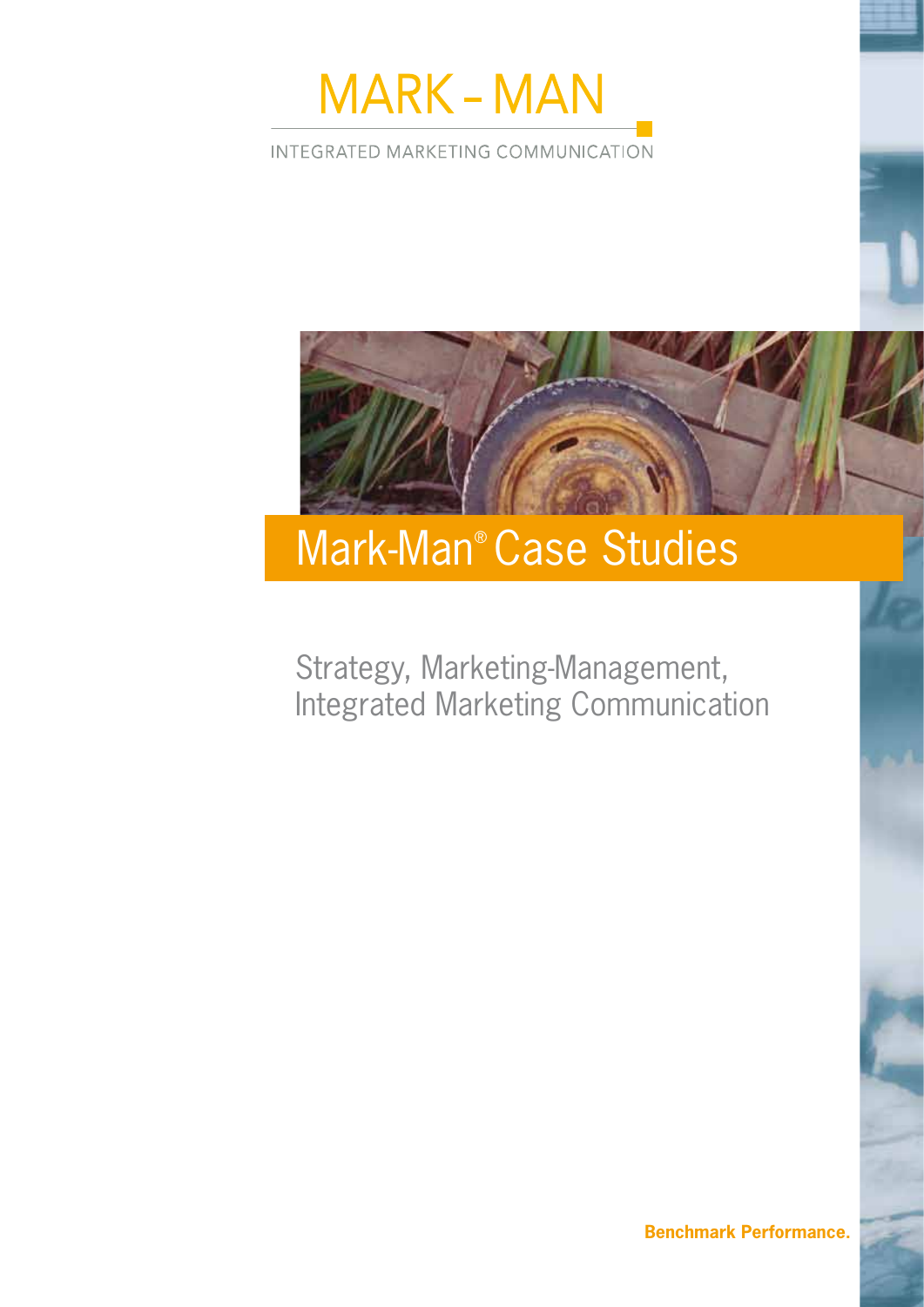#### **Elements**

#### **Corporate**

### Integrated Branding Corporate Branding, Advertising, Sales Literature, Multimedia

## Corporate and Product Branding

Strategy, Branding, Integrated Marketing Communication





Corporate Brands Business Area Brands Corporate Design Brand Strategy Business Report Corporate Advertising Corporate Presentation Job Ads Worldwide

**SMS**<sub>(a)</sub> group

#### Product

**Public** Relations

#### **Elements**

#### **Corporate**

Brand Names, Brand Families Sales Literature Product Brochures Photography Advertising Web-based Sales Promotions

Product Design Plant and Machine Design

Strategy & Management Support New Corporate Brand Worldwide





Corporate Brand w International Website Corporate Brochure Photography



HYDRE

*Image, Design, Visual Language*

Product Product Brands Worldwide Sales Literature

#### New Product Launch

Brandname Product Design . Package Design Operating Instructions

#### Channel Marketing

Sales Promotion Public Relations Advertising Product Information